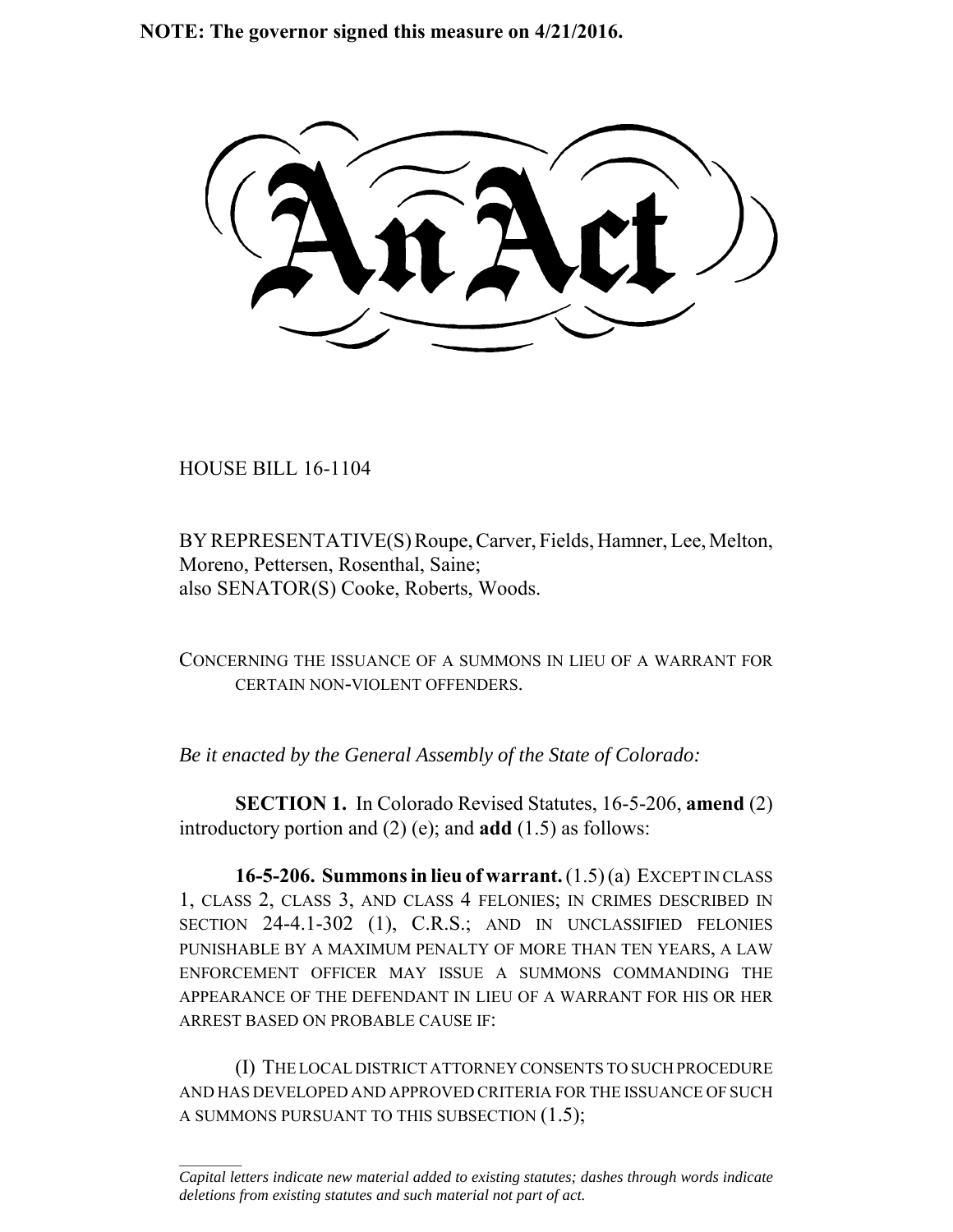(II) THERE IS A REASONABLE LIKELIHOOD THAT THE DEFENDANT WILL APPEAR:

(III) THE DEFENDANT HAS HAD NO FELONY ARRESTS DURING THE PRECEDING FIVE YEARS;

(IV) THERE IS NO ALLEGATION THAT THE DEFENDANT USED A DEADLY WEAPON AS DEFINED IN SECTION 18-1-901 (3) (e), C.R.S., IN THE COMMISSION OF THE CRIME; AND

(V) THERE ARE NO OUTSTANDING WARRANTS FOR THE DEFENDANT'S ARREST.

(b) NO LATER THAN TEN DAYS AFTER A LAW ENFORCEMENT OFFICER ISSUES A SUMMONS PURSUANT TO THIS SUBSECTION (1.5), HE OR SHE SHALL DELIVER A COPY TO THE COURT AND TO THE OFFICE OF THE DISTRICT ATTORNEY WHERE JURISDICTION LIES.

(c) WHEN THE PROCEDURE DESCRIBED IN THIS SUBSECTION (1.5) IS USED, AN INFORMATION OR COMPLAINT MAY BE FILED IN OPEN COURT ON THE DATE SPECIFIED IN THE SUMMONS.

(2) If a summons is issued in lieu of a warrant under subsection  $(1)$ of this section:

(e) It shall be signed by the judge or clerk of the court with the title of his office OR BY THE LAW ENFORCEMENT OFFICER WHO ISSUED THE SUMMONS.

**SECTION 2. Act subject to petition - effective date.** This act takes effect at 12:01 a.m. on the day following the expiration of the ninety-day period after final adjournment of the general assembly (August 10, 2016, if adjournment sine die is on May 11, 2016); except that, if a referendum petition is filed pursuant to section 1 (3) of article V of the state constitution against this act or an item, section, or part of this act within such period, then the act, item, section, or part will not take effect unless